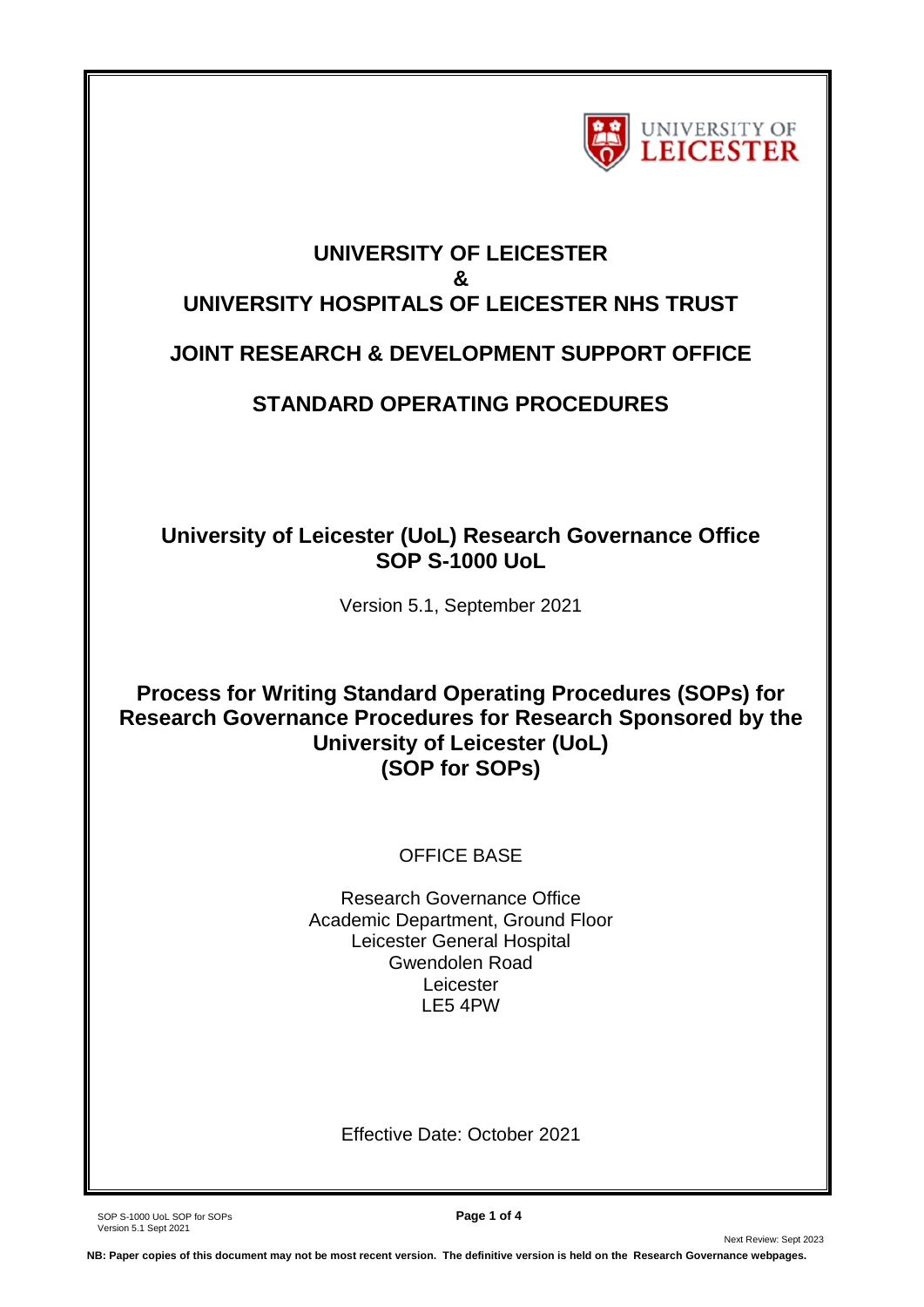**Standard Operating Procedure: S-1000 UoL Process for Writing Standard Operating Procedures (SOPs) for Research Governance Procedures for Research Sponsored by the University of Leicester (UoL) (SOP for SOPs) Research Governance Office**



#### **1. Introduction**

Standard Operating Procedures (SOPs) are method sheets sufficiently detailed to be unambiguous, but not so detailed and inflexible that continuous amendments are required. They are intended to outline the processes and / or procedures for a given purpose or policy application.

The Research Governance SOPs will be used for reference and the training of UoL research active personnel. They are also used as evidence to assure compliance with the regulatory agencies and frameworks necessary to govern research.

SOPs describe working practices, which should be adhered to. However, occasionally specific circumstances may require variations from an SOP. Formal written explanations / justifications of such deviations must be recorded in the appropriate research site files, and where necessary, revised SOPs drawn up and implemented appropriately.

The aim of this SOP is to define the procedures for preparation, approval, distribution, amendment and storage of Standard Operating Procedures used for the purposes of Research Governance or research activity that requires a Sponsor, according to the UK Policy Framework for Health and Social Care Reseach, within the University of Leicester.

#### **2. Scope**

This SOP applies to all staff, and any external individuals who conduct research within the University of Leicester.

#### **3. Procedure**

The University of Leicester and the University Hospitals of Leicester NHS Trust work as a Joint R&D Support Office and each organisation has their own suite of SOPs. Each SOP will be identified with an SOP number and paginated as appropriate. SOPs will be numbered sequentially starting from 1000.

Each new or revised SOP will be reviewed by the UoL Research Sponsorship, Management and Operations Group (RSMOG) and signed off by the Chair of the UoL Research Sponsorship Committee (RSC).

SOPs will be published on the Research Governance webpages.

All SOPs will be reviewed on a two yearly basis by the Research Governance Manager or their delegate.

#### **4. Study specific SOPs**

SOP S-1000 UoL SOP for SOPs **Page 2 of 4** Version 5.1 Sept 2021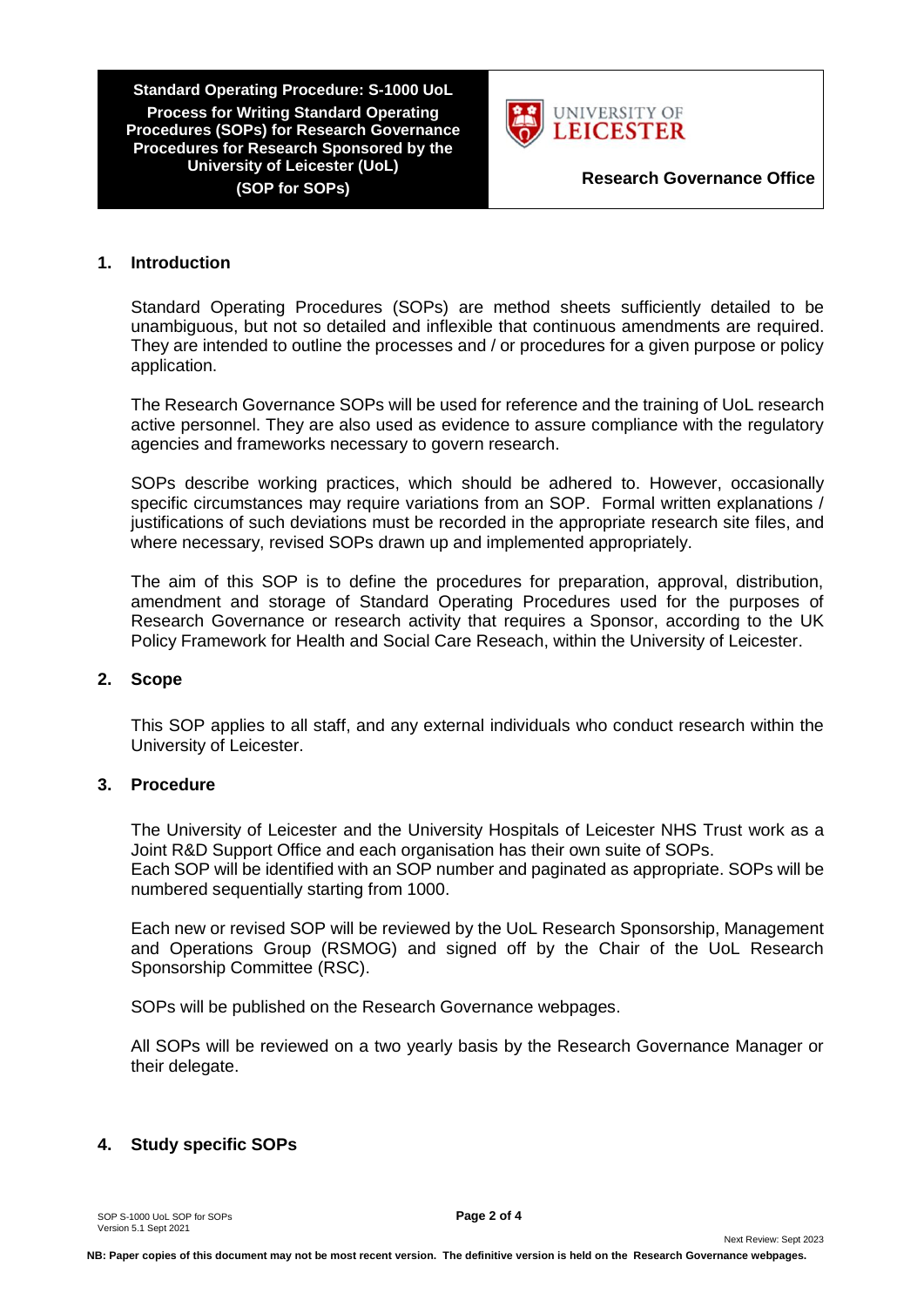As a general rule, there should be no study specific SOPs. Study specific processes or procedures should be detailed within the Protocol.

Where it is necessary to produce procedural documents they must be written in accordance with this SOP.

#### **5. Responsibilities**

| <b>Number</b>  | <b>Responsibility</b> | Undertaken by              | <b>Activity</b>                          |
|----------------|-----------------------|----------------------------|------------------------------------------|
| 1              | Sponsor               | <b>Research Governance</b> | Ensure SOPs written in accordance        |
|                |                       | Manager or their           | with SOP S-1000 UoL                      |
|                |                       | delegate                   |                                          |
| $\overline{2}$ | Sponsor               | <b>Research Governance</b> | Circulate all new and revised SOPs to    |
|                |                       | Manager or their           | RSMOG for review and ensure              |
|                |                       | delegate                   | appropriate sign off prior to publishing |
| 3              | Sponsor               | <b>Research Governance</b> | <b>Review all Research Governance</b>    |
|                |                       | Manager or their           | SOPs every 2 years following the         |
|                |                       | delegate                   | process detailed in SOP S-1000 UoL       |

#### **6. Monitoring and Audit Criteria**

| <b>Key Performance</b> | <b>Method of</b>         | <b>Frequency</b>    | Lead       |  |
|------------------------|--------------------------|---------------------|------------|--|
| <b>Indicator</b>       | <b>Assessment</b>        |                     |            |  |
| All research SOPs      | Research                 | Checks conducted on | Research   |  |
| written in accordance  | Sponsorship and          | review of SOPs      | Governance |  |
| with SOP S-1000        | Management               |                     | Manager    |  |
| UoL                    | <b>Operational Group</b> |                     |            |  |
|                        | (UoL)                    |                     |            |  |

#### **7. Development and approval Record for this document**

This table is used to track the development and approval of the document and any changes made on revised / reviewed versions

\_\_\_\_\_\_\_\_\_\_\_\_\_\_\_\_\_\_\_\_\_\_\_\_\_\_\_\_\_\_\_\_\_\_\_\_\_\_\_\_\_\_\_\_\_\_\_\_\_\_\_\_\_\_\_\_\_\_\_\_\_

| <b>Author / Lead   Cat Taylor</b> |                                                      |  |  |
|-----------------------------------|------------------------------------------------------|--|--|
| Officer:                          |                                                      |  |  |
| <b>Job Title:</b>                 | <b>Head of Research Assurance</b>                    |  |  |
| <b>Reviewed by:</b>               | UoL Research Management and Operations Group (RSMOG) |  |  |
| Approved by:                      | Professor Nigel Brunskill                            |  |  |
|                                   |                                                      |  |  |
| <b>Date</b><br><b>Approved</b>    | 13/10/2021                                           |  |  |

Next Review: Sept 2023